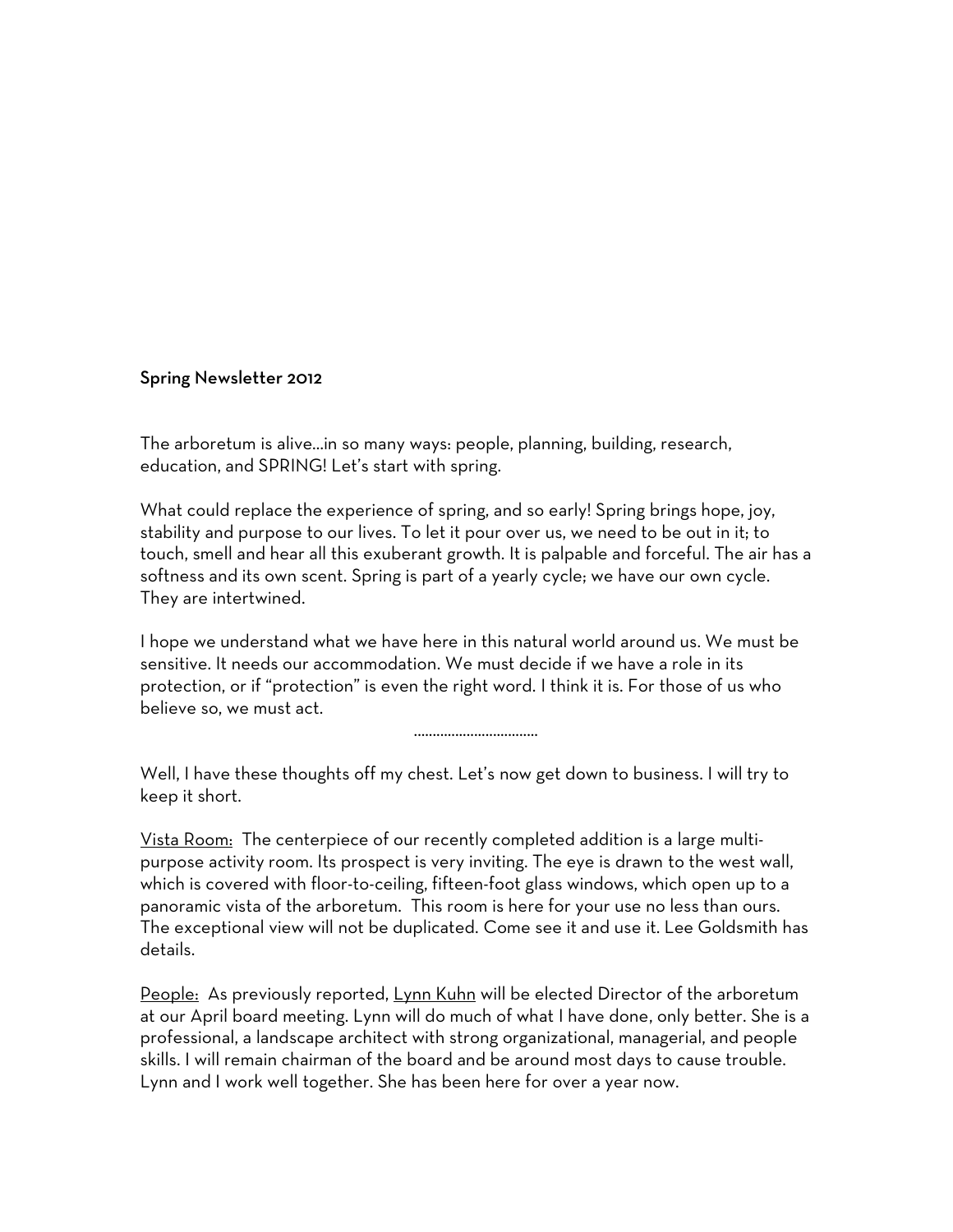Andy Schmitz is General Manager and Director of Horticulture. This is both his title and description of what he does. His continuing research with Osage Orange and Kentucky Coffeetree is being recognized nationally, and the way he keeps the arboretum looking speaks for itself. No one could do it better.

Lee Goldsmith has been our Director of Education and Outreach since last fall. She has a masters degree from ISU in horticulture, plus relevant work experience. She is a marvelous addition, and will most certainly make an important mark at the arboretum.

New Directors: Bill Brenton was elected to our board last fall. Bill lives in Des Moines and oversees the Brenton farm operations, which are primarily in Dallas County. His knowledge of this area is invaluable.

Deb Wiley of Des Moines will be elected as a board member at our April 20<sup>th</sup> board meeting. Deb is former garden editor of Midwest Living Magazine, published by Better Homes and Gardens. She currently freelances.

Over time, the board of directors makes this institution what it is. I feel that we are in good hands. Our other board members are: Julie Brenton, Bob German, Jeff Iles, Mark Kane, Lockie Markusen, Bob Rennebohm, Harry Stine, Peter van der Linden, Jim Van Werden, and Sue and Buz Brenton.

Nature Play Area: Just east of the pavilion you will see a developing, all natural material children's play area. It is in use now even while being completed, and is quite popular. Nature Play is made possible with a gift from the O'Brien Family Foundation in honor of Carolyn and Sam O'Brien. We are grateful.

Master Planning: We are just now interviewing two exceptionally recognized, national landscape architectural firms, one of which we will engage in a master planning process for the topographically diverse, twenty-acre Stine ground, found along our southwest border. When completed, the plan will give us the "road map" for its "development", which, we hope, will start next year. This very significant undertaking is being funded by the Eddy Family Foundation of Des Moines. Its significance for the arboretum cannot be overstated.

Spring Planting: This year we will be planting about 100 trees and shrubs. Here are a few: we will add a group of Shantung maple, Acer truncatum, to our growing maple collection. According to Michael Dirr, in his Manual of Woody Landscape Plants, "it is a lovely small maple, little used, with potential for street and residential use".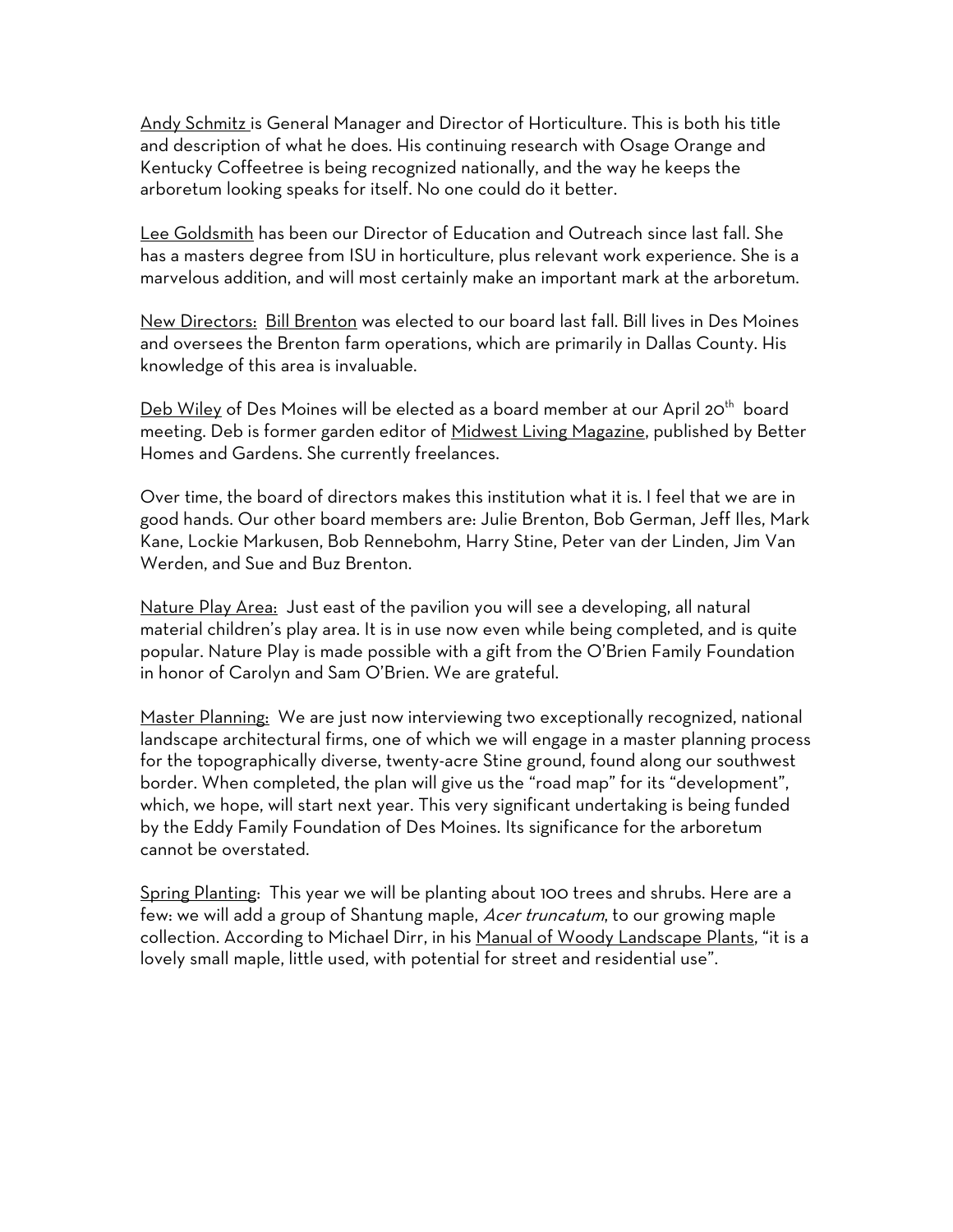A group of American Larch (Tamarack), *Larix laricina*, will be planted close to our European and Japanese larch found just north of the entrance and planted at another site as well. This is a large, graceful tree, liking moisture and open space. The close grouping will make a bold statement as you drive past the entrance.

A group of Korean mountain ash, *Sorbus alnifolia*, will mostly replace our European mountain ash, Sorbus aucuparia, which have not done well. They will be planted along the path by the northeast bridge. The mountain ashes are graceful small to medium sized trees with beautiful red berries developing in the fall. A refined look, but they have some disease problems.

Endowment: The board of directors is taking steps to establish an endowment, the income from which will be used to help perpetuate our work here. The fund will be established with several initial gifts. It will be our goal to grow it to one million dollars over the next five years. I hope that some of our members and friends will see fit to join us in making this endowment important in allowing us to continue to do what we say we will do for the years to come: we say that we will be a place of quiet and tranquil enjoyment, education, research, and an example of land conservation. Please contact me if you wish.

Membership: Most of you have recently received a request from Lee Goldsmith and me to continue your association with the arboretum by renewing your membership, so vital to our existence. Thank you.

Volunteerism at the Arboretum: We are putting forth a major push to expand our volunteer program. We have many types of job experiences, both inside and out. Volunteering here can be very rewarding work. Please consider us.

Classes: I enclose a listing of our 2012 adult classes. I hope you will find a class or two of interest to you. I particularly draw your attention to a new art workshop to be held on May 19th Please note also that the membership gathering has been scheduled for June 9th and not in the fall as before. It will be from 3:00 to 5:00 PM. Hope to see you there.

I now close this ample newsletter. I hope you have found it of interest. I try to keep it to the highlights, but enough to give you a feel for our agenda and pace. Thank you for reading it.

Sincerely,

Buz Brenton